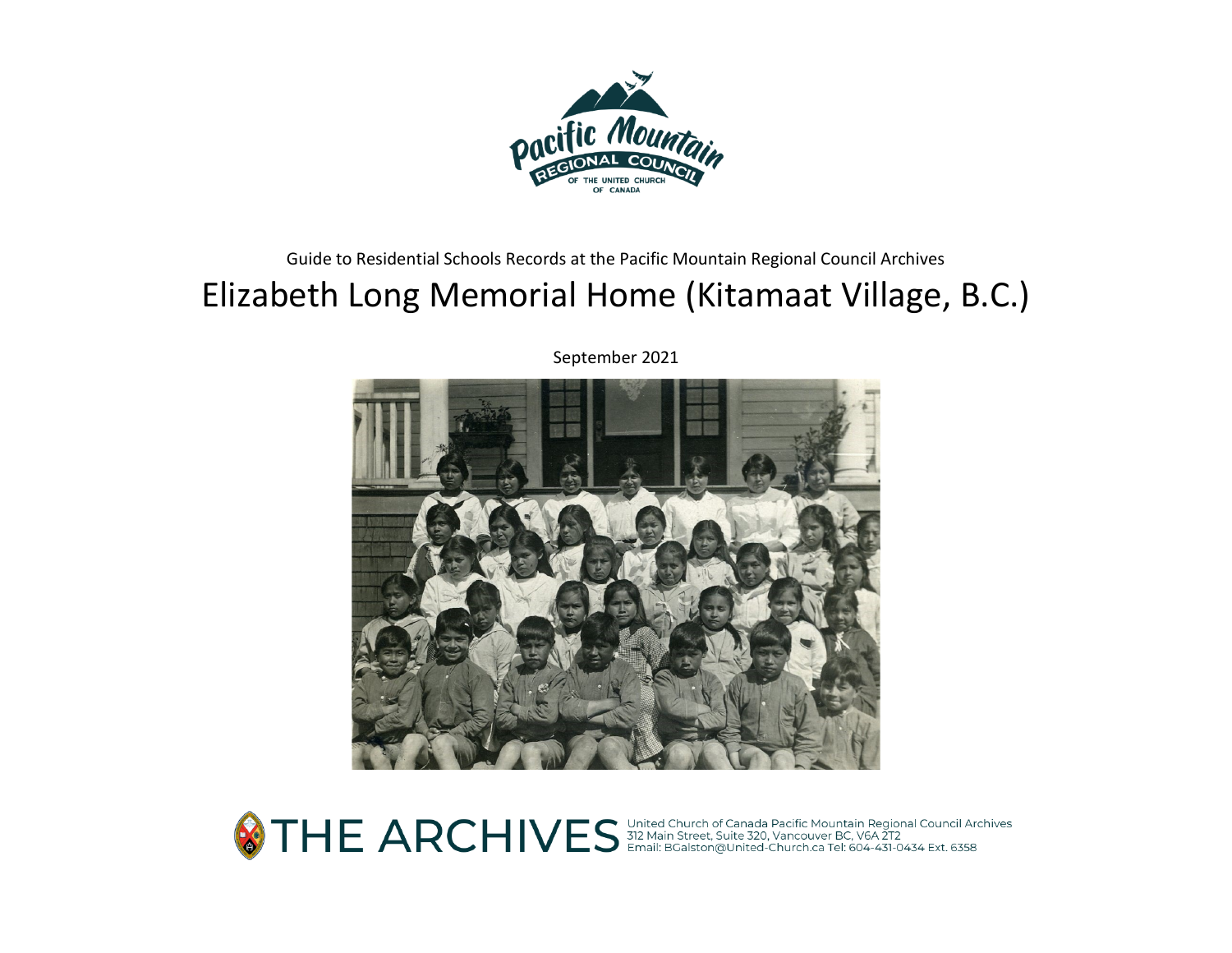# **Table of Contents**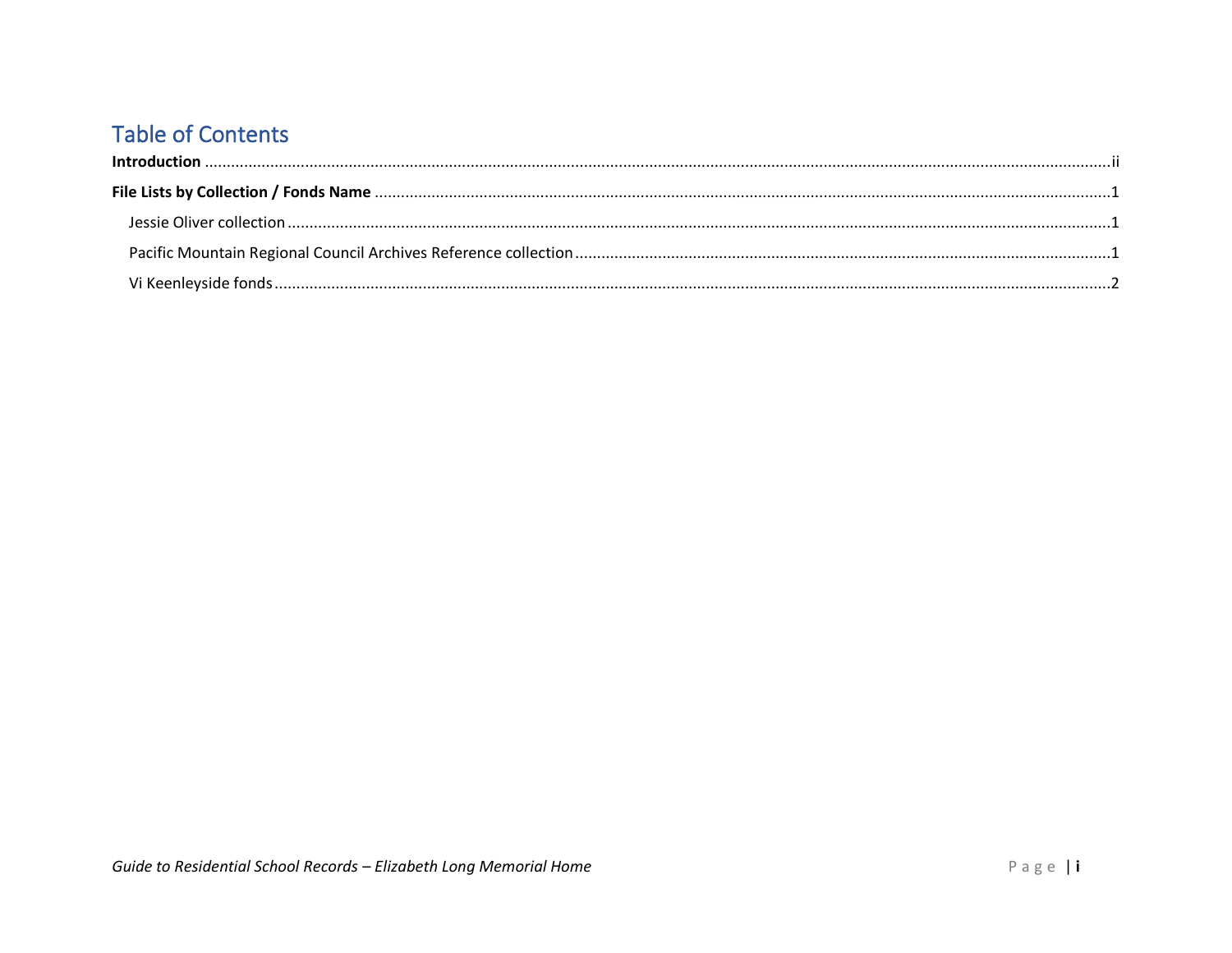## <span id="page-2-0"></span>**Introduction**

This guide is offered in the spirit of being transparent and in keeping with two of the Archives' goals:

- Becoming more accessible to all in particular, Indigenous peoples and ethno-cultural groups represented in the Archives
- Decolonizing the Archives

We acknowledge that further work needs to be done to make the guide more user-friendly and descriptions more meaningful. The information is drawn from data supplied to the Truth and Reconciliation Commission for its database. But the guide is a good starting point for residential school research at this Archives.

#### **Scope**

The guide encompasses archival and library materials held at the United Church Archives in B.C. It includes material identified by the Truth and Reconciliation Commission (TRC) as relevant to Residential Schools and therefore copied for inclusion in the National Centre for Truth and Reconciliation in Winnipeg.

This particular section of the guide (Part 4) relates to the Coqualeetza Institute in Sardis, B.C. Further sections are available, listing materials relating to Residential Schools in general, as well as the other four schools that the United Church ran in B.C.:

- Part 1 Records Relating Generally to Residential Schools
- Part 2 Ahousaht Residential School
- Part 3 Alberni Indian Residential School
- Part 5 Crosby Girls' Home (Lax Kw'alaams, B.C.)
- Part 6 Elizabeth Long Memorial Home (Kitamaat, B.C.)

#### **Arrangement of this Guide**

The guide is arranged alphabetically by name of collection or fonds. Most collection and fonds titles are linked to the corresponding description on MemoryBC, to provide more context. A file list for each fonds follows.

The term "series" (first column in the file list) is a grouping of files within a collection or fonds. Where available, the series title has been included because it provides a little more context and description to orient the researcher.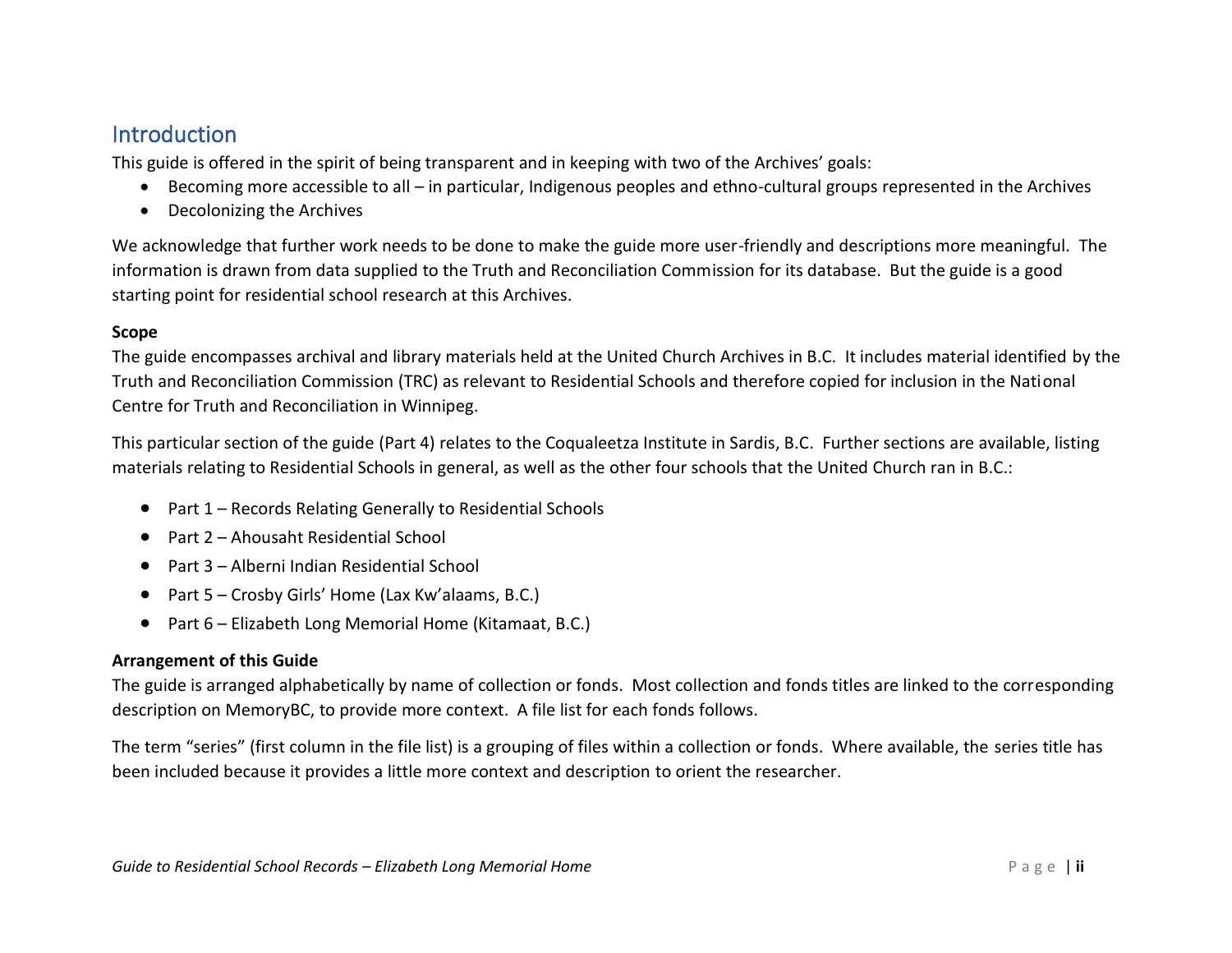#### **Access to the Records**

The documents can be accessed in person at the Pacific Mountain Regional Council Archives in Vancouver. They will also eventually be available online via the National Centre for Truth and Reconciliation website.

Specific documents have not been listed in the interest of keep the lists from being overwhelming. However, the document titles and authors can be accessed at the Archives. The Archives does not at present hold digital copies of relevant documents.

Exceptions to access (i.e. restrictions) have been listed in the Notes column of the file lists, along with rationale.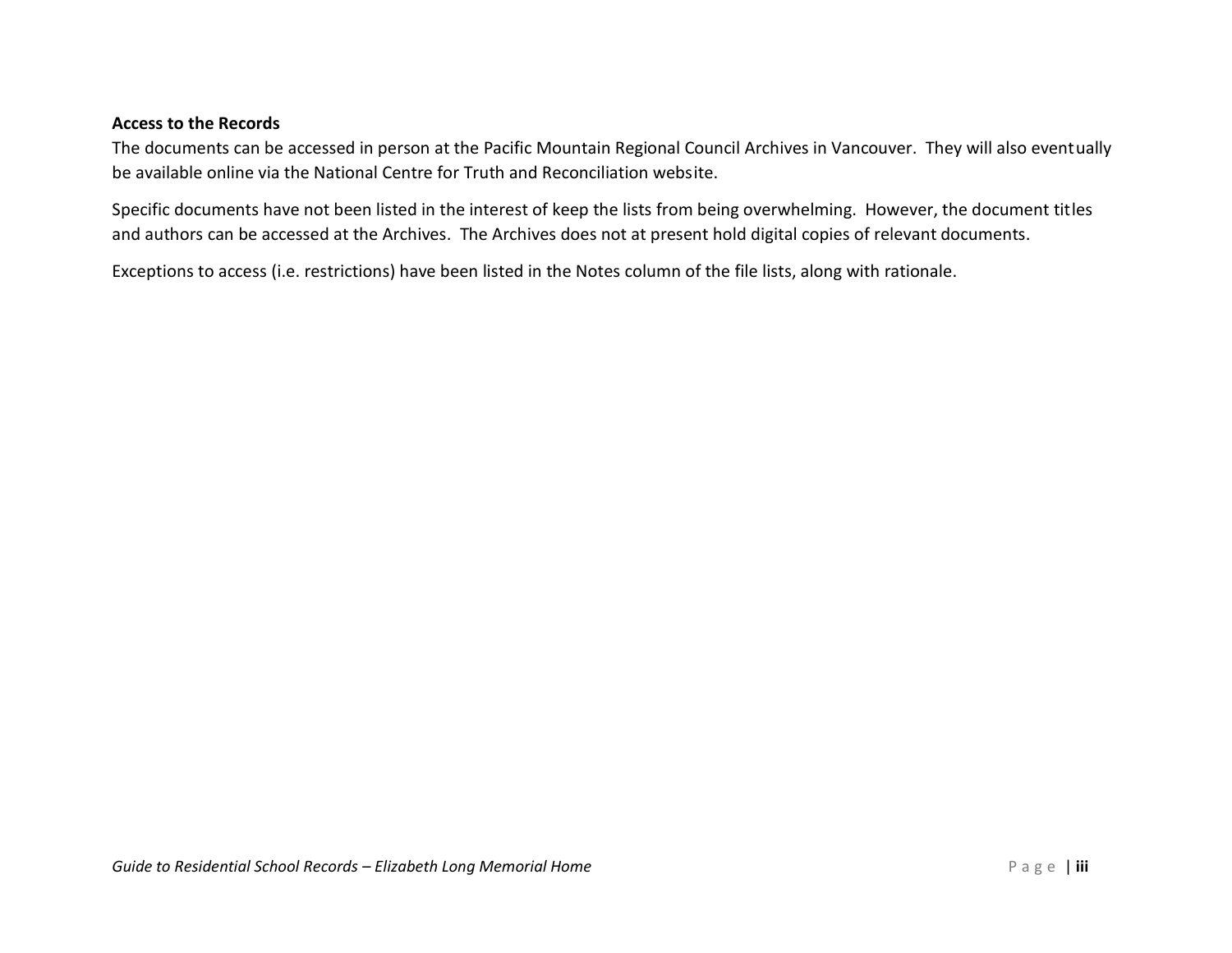# <span id="page-4-0"></span>File Lists by Collection / Fonds Name

#### <span id="page-4-1"></span>[Jessie Oliver collection](https://www.memorybc.ca/jessie-oliver-collection)

| <b>Series</b> | <b>File Title</b>                  | <b>Box/File</b>  | <b>Inclusive</b> | <b>Notes</b> |
|---------------|------------------------------------|------------------|------------------|--------------|
|               |                                    |                  | <b>Dates</b>     |              |
|               | Living by Bells by Isobel McFadden | $\frac{2228}{3}$ | 1971             |              |

### <span id="page-4-2"></span>[Pacific Mountain Regional Council Archives Reference collection](https://www.memorybc.ca/united-church-of-canada-pacific-mountain-region-archives-reference-collection)

| <b>Series</b>                      | <b>File Title</b>                                                                                          | <b>Box/File</b>            | <b>Inclusive</b><br><b>Dates</b> | <b>Notes</b>                                                                                                                                                                                                                                                                                                                                 |
|------------------------------------|------------------------------------------------------------------------------------------------------------|----------------------------|----------------------------------|----------------------------------------------------------------------------------------------------------------------------------------------------------------------------------------------------------------------------------------------------------------------------------------------------------------------------------------------|
| <b>Prince Rupert</b><br>Presbytery | Prince Rupert Presby.: Kitimat                                                                             | 2147/8                     | 1958-1969                        |                                                                                                                                                                                                                                                                                                                                              |
| Photographs                        | Kitamaat Village, BC: Kitamaat<br>Indian Mission: E.E. Long<br>Memorial Home: exterior                     | BCCA <sub>2</sub> -<br>943 | $[191-?]$                        |                                                                                                                                                                                                                                                                                                                                              |
| Photographs                        | Kitamaat Village, BC: Kitamaat<br>Indian Mission: E.E. Long<br>Memorial Home: children and<br>staff        | BCCA 2-<br>947             | $[191-?]$                        | The title contains historical terms that some may<br>consider offensive. Although it does not reflect<br>today's sensibilities, it is being maintained because<br>it contains the official name of the body that<br>created the records at their time of creation and<br>provides evidence of the attitudes and usage of<br>the time period. |
| Photographs                        | Kitamaat Village, BC: Kitamaat<br>Indian Mission: E.E. Long<br>Memorial Home: children outside<br>building | BCCA 2-<br>948             | $[194-?]$                        |                                                                                                                                                                                                                                                                                                                                              |